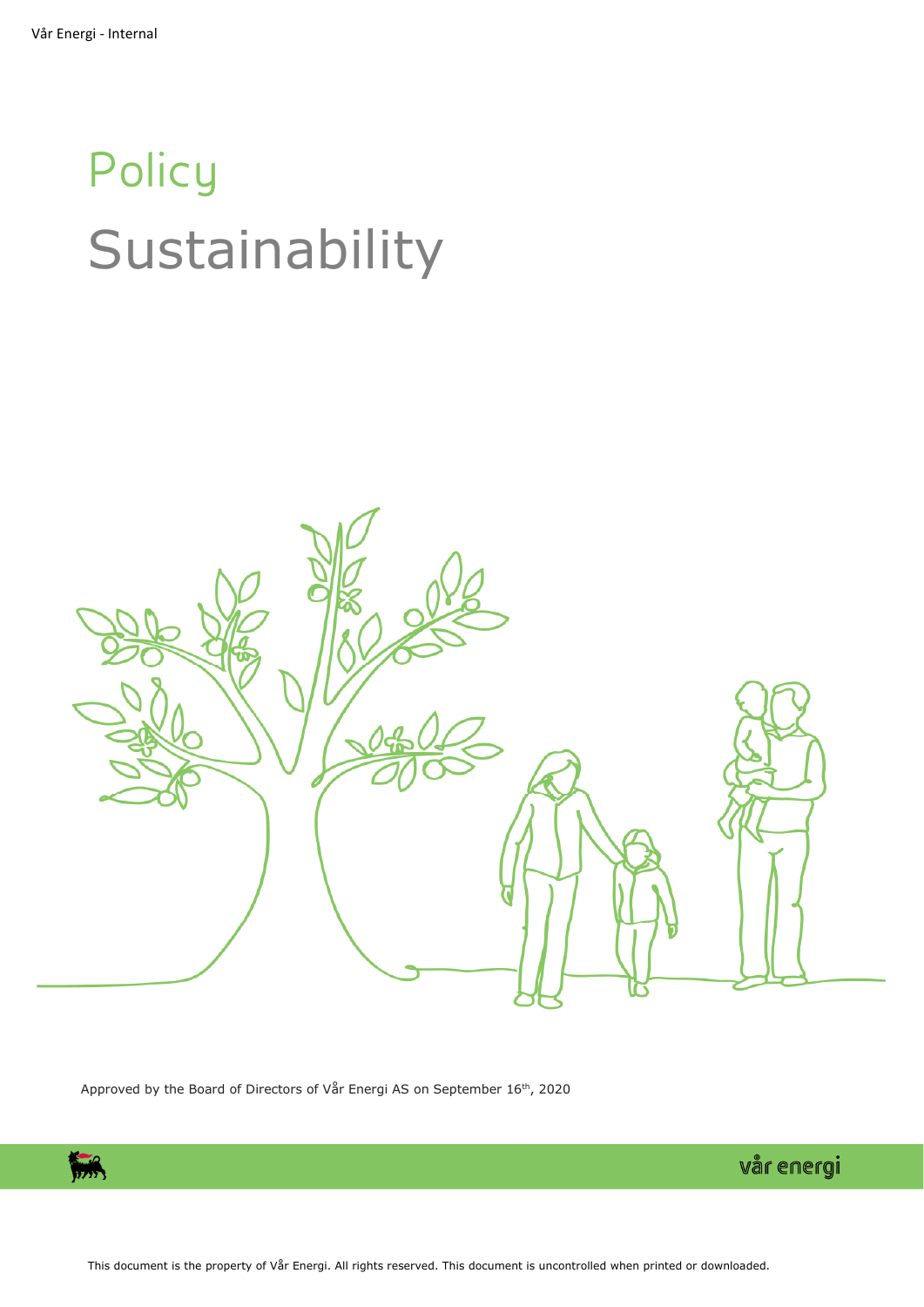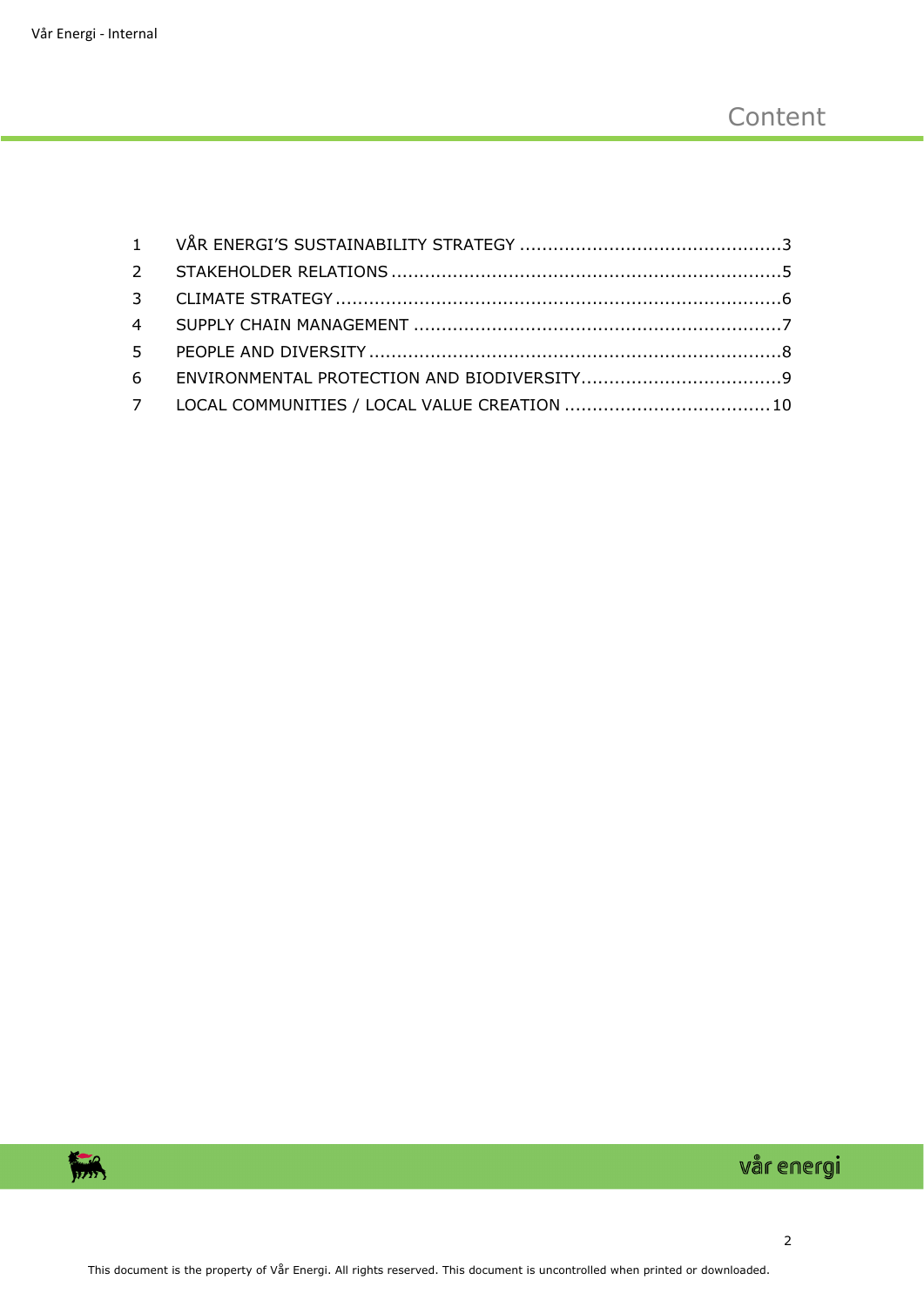# 1 VÅR ENERGI'S SUSTAINABILITY STRATEGY

### <span id="page-2-0"></span>**1 VÅR ENERGI'S SUSTAINABILITY STRATEGY**

**TO OPERATE IN A SUSTAINABLE MANNER MEANS TO CREATE VALUE FOR STAKEHOLDERS, AND TO UTILIZE RESOURCES SO THAT THE NEEDS OF FUTURE GENERATIONS WILL NOT BE COMPROMISED, RESPECTING PEOPLE, THE ENVIRONMENT AND THE SOCIETY AS A WHOLE.** 

Vår Energi draws inspiration from fairness, transparency, honesty and integrity principles, adopting the highest standards and international guidelines when managing its activities, in every operating context.

Vår Energi considers sustainability as an engine of a continuous improvement process that guarantees achievements over time and strengthens economic performance and reputation.

Vår Energi supports the 17 objectives of The 2030 Agenda for Sustainable Development of the United Nations (UN Sustainable Development Goals) through minimizing its negative impacts and utilizing opportunities.



Vår Energi is engaged in a wide range of activities that are aimed at protecting the environment and respecting the rights of people.

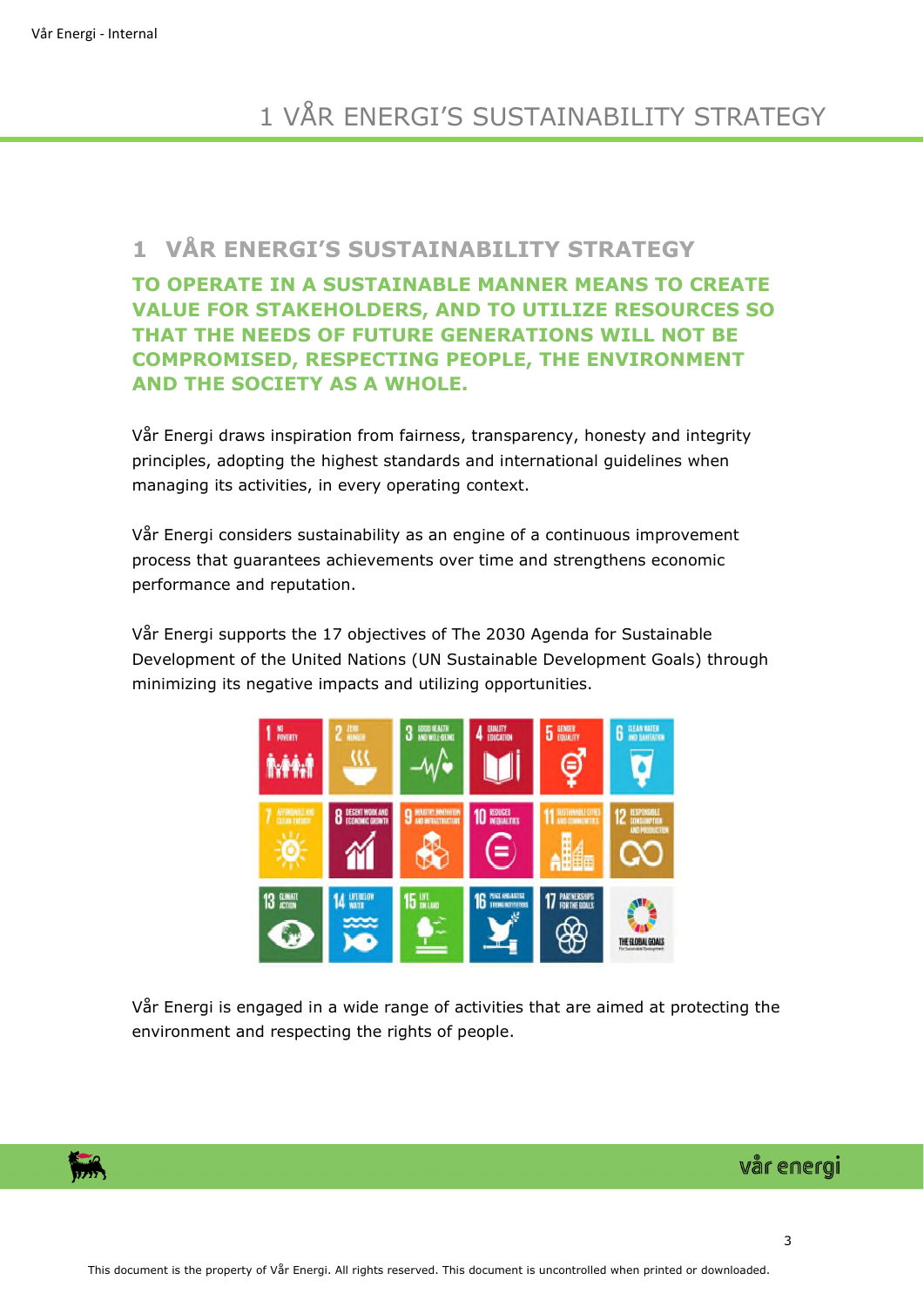# 1 VÅR ENERGI'S SUSTAINABILITY STRATEGY

Vår Energi conducts its activities by considering the stakeholders' interests, being aware that the creation of reciprocal value is possible through dialogue and the sharing of objectives.

Vår Energi continuously aims for its activities to be sustainable, including all processes and all company's functions, including those of our partners in the supply chain. The sustainability strategy has a long-term perspective that provides a reference for innovation, organizational development, as well as risk mitigation and risk prevention.

The sustainability policy should be seen in connection with the other Vår Energi policies.

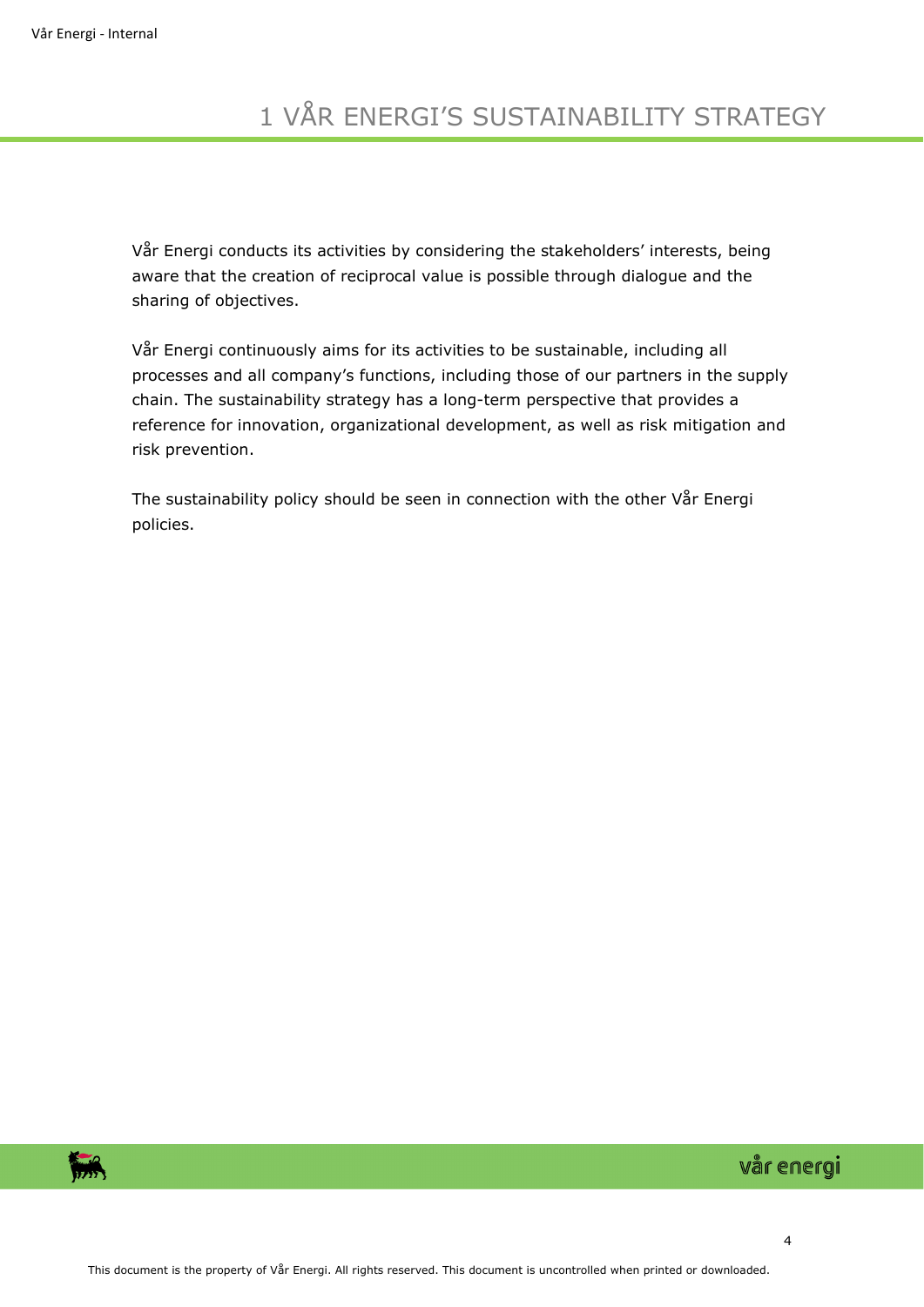#### <span id="page-4-0"></span>**2 STAKEHOLDER RELATIONS**

#### **ENGAGING STAKEHOLDERS AND INVOLVING THEM IN COMPANY'S BUSINESS ARE BOTH PREREQUISITES FOR SUSTAINABILITY AND FOR THE CONSTRUCTION OF RECIPROCAL VALUE.**

Vår Energi considers "stakeholders" to be those who are, directly or indirectly, influenced or impacted by the activities of the company, positively or negatively. This comprises employees, local communities, individuals, shareholders, banks, NGOs, and more.

Vår Energi strives to engage with stakeholders and initiate relations that are based on fairness and transparency. The aim is to pursue tangible development objectives and create shared value.

Vår Energi pursues a proactive dialogue with stakeholders and promotes the conditions that enable the establishment of a long-term cooperation. Vår Energi adopts grievance mechanism that transparently take in consideration and respond to any complaint raised by company's stakeholder.

Vår Energi contributes to initiatives, networks and organizations that deal with sustainable development on a local, national and international level, and supports research, innovation and local initiatives, cooperating with universities and networks.

Vår Energi respects the distinctive rights of indigenous people, with particular reference to their cultures, life styles, institutions, bonds with their homeland and development models.

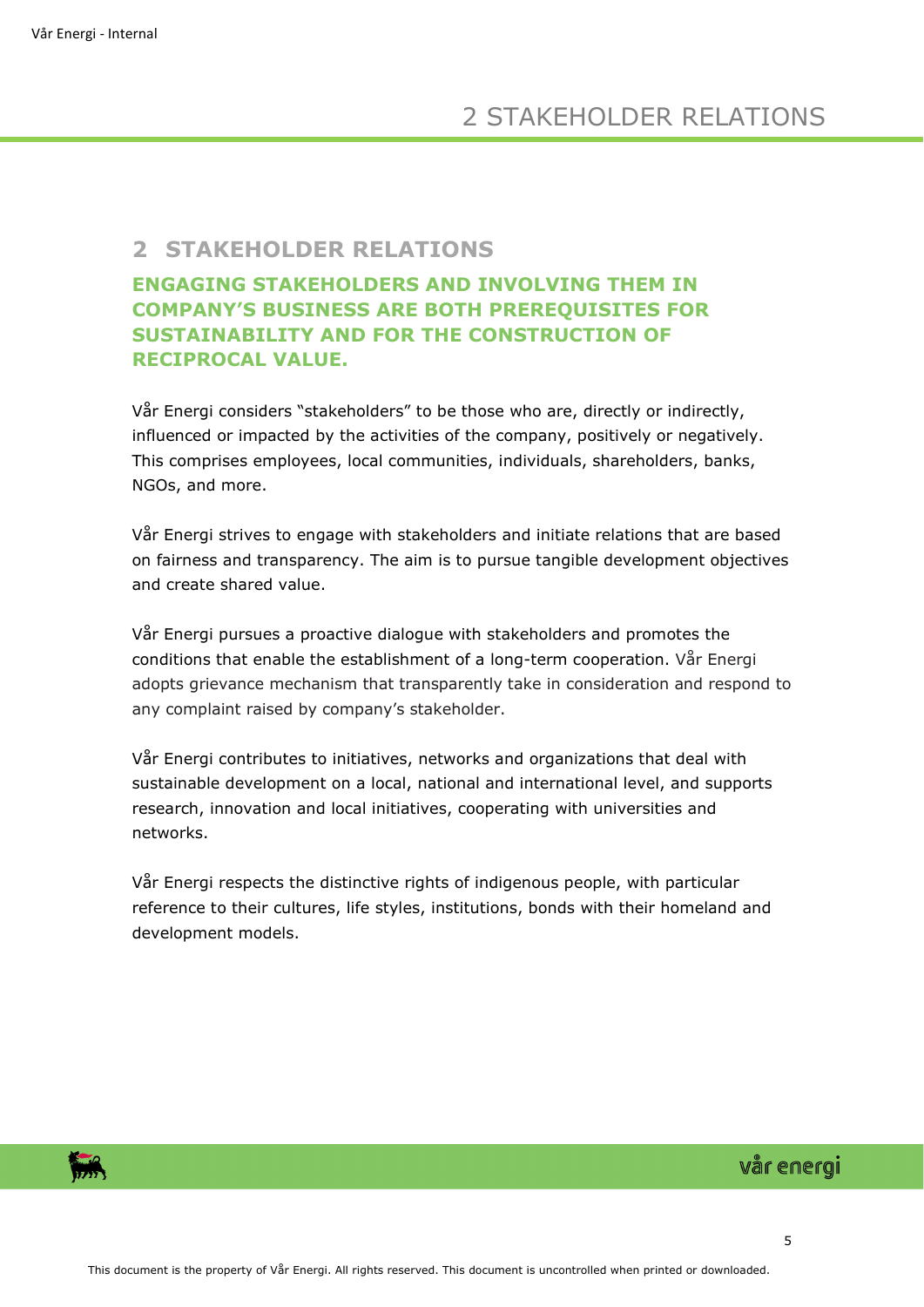#### <span id="page-5-0"></span>**3 CLIMATE STRATEGY**

#### **TO SATISFY THE WORLD'S ENERGY DEMAND, AND AT THE SAME TIME REDUCE AND ULTIMATELY ELIMINATE EMISSIONS OF GASES THAT SIGNIFICANTLY INDUCE CLIMATE CHANGE, IS ONE OF THE GREATEST CHALLENGES OF MODERN SOCIETY.**

Vår Energi commits to solving the climate challenge by actively reducing and minimizing its impact.

Vår Energi supports the goal of the Paris Agreement to limit temperature increases to well below 2°C by reducing its greenhouse gas emissions in line with the reduction ambitions for the Norwegian oil and gas industry.

Vår Energi reduces its emissions through a more efficient and sustainable production and utilization of energy, electrification of assets, portfolio management, innovation and technology development, and the offsetting of residual emissions.

Vår Energi analyses and manages risks connected to climate change, in order to carry out proper mitigation and adjustment measures concerning its operational activities.

Vår Energi recognises the important role of natural climate solutions (NCS) for limiting global warming. Consistently with this vision and to achieve its targets, Vår Energi collaborates with several operators and other actors on NCS projects.

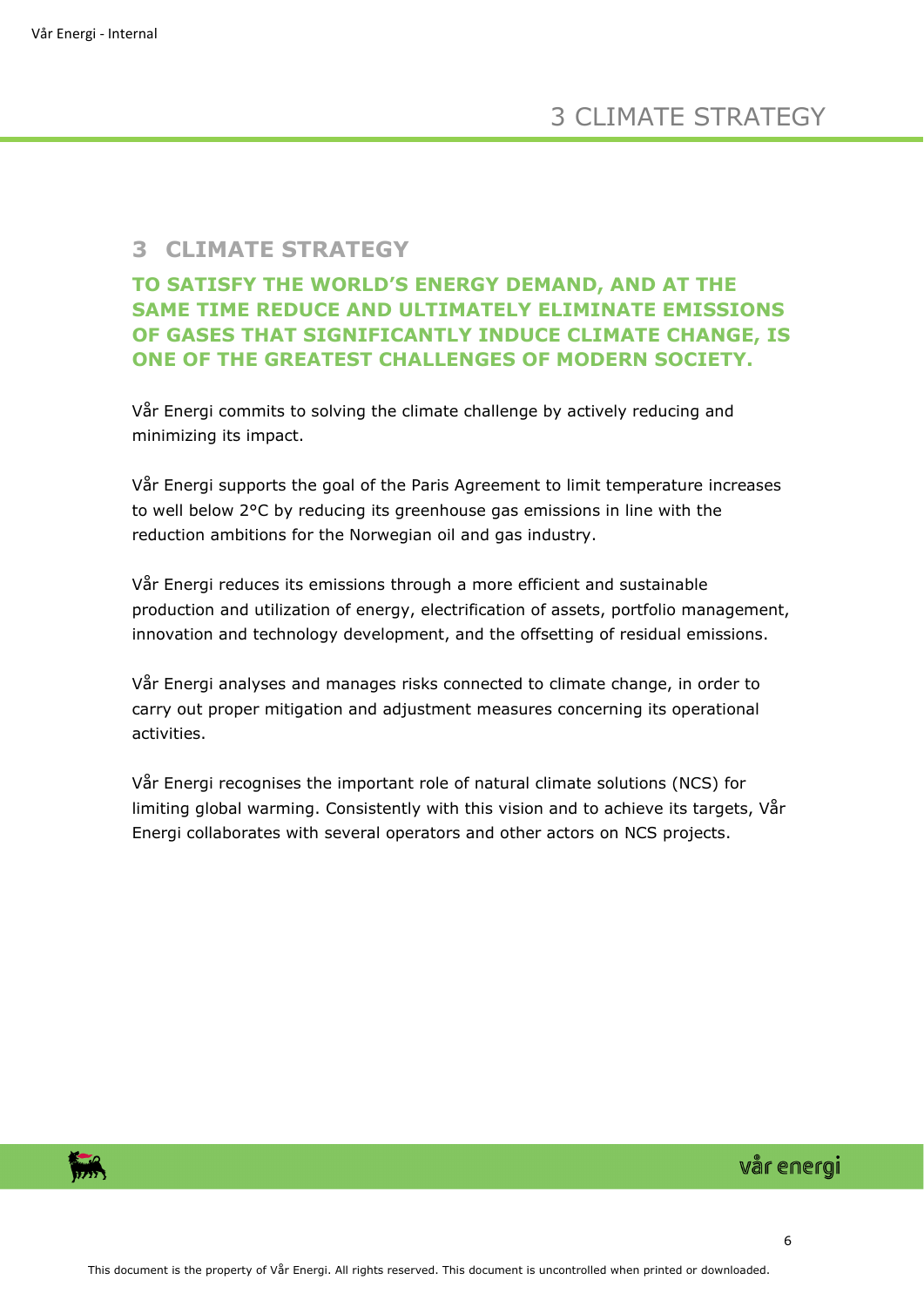#### <span id="page-6-0"></span>**4 SUPPLY CHAIN MANAGEMENT**

#### **SUPPLIERS HAVE A CRUCIAL ROLE IN THE INDUSTRY'S SUSTAINABLE DEVELOPMENT THROUGH COOPERATION AND INNOVATION.**

Vår Energi works actively to identify and mitigate risks in the supply chain, while working together with suppliers to identify and utilize opportunities.

Vår Energi requires that all main suppliers must have a sustainability policy with a stated ambition or plan for reducing improving its environmental and social impact.

Vår Energi evaluates sustainability in all procurement processes, and environmental and social performance will be weighted high in tender evaluations where it is material and feasible.

Vår Energi is a driver for assisting the Norwegian offshore maritime industry in reducing their emissions by 2030 in accordance with national plan for a green maritime industry.

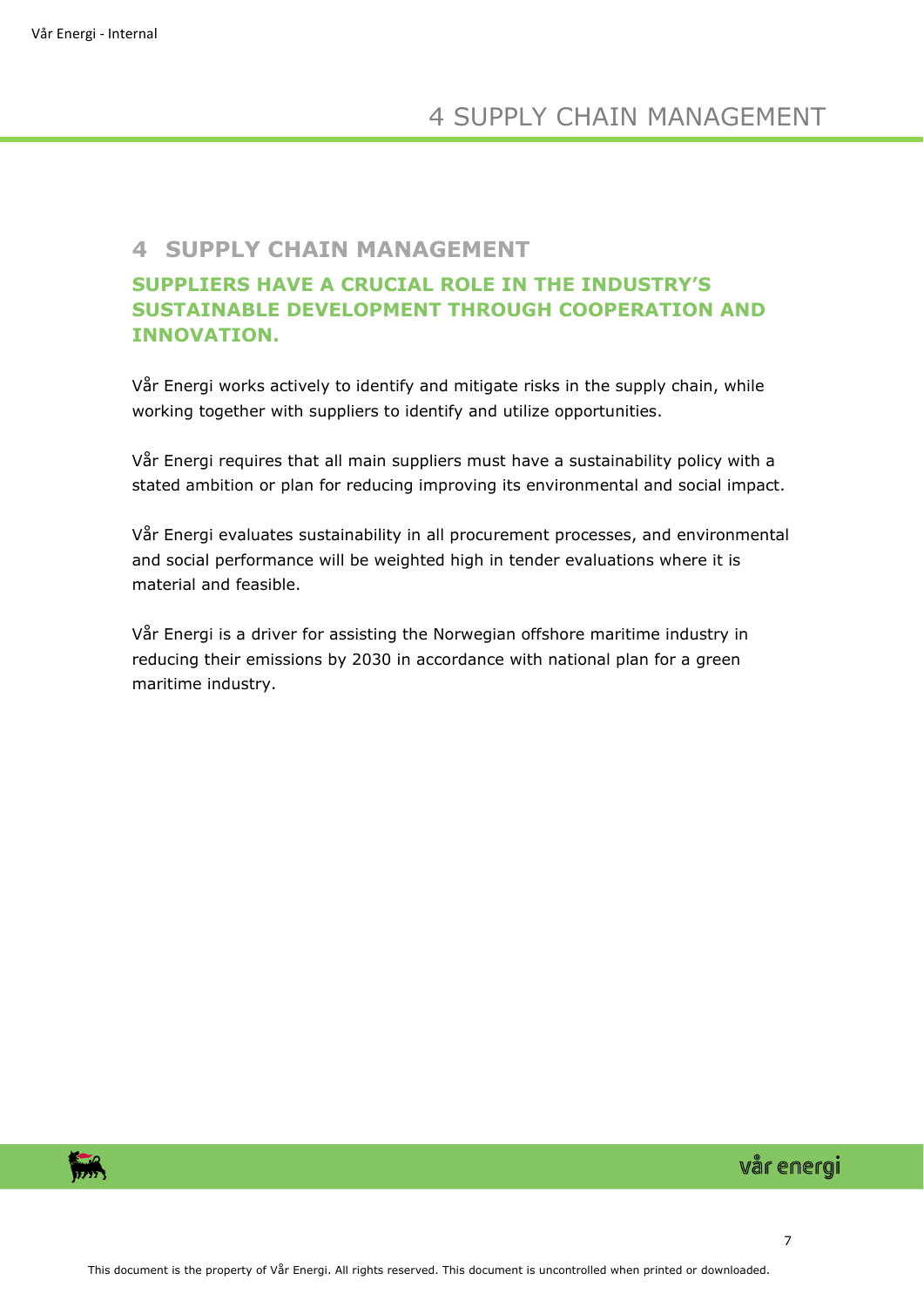#### <span id="page-7-0"></span>**5 PEOPLE AND DIVERSITY**

#### **ENSURING EMPLOYEE WELLBEING, DIVERSITY, EQUAL OPPORTUNITIES, TRAINING AND EDUCATION IS A PREREQUISITE FOR SUCCESS.**

Vår Energi firmly believes that its employees are its most valuable asset, and people and diversity is a key factor in executing the overall business and sustainability strategy.

Vår Energi does not discriminate on race, ethnicity, social economic status, age, sexuality, physical abilities, religious beliefs, political beliefs and other ideologies.

Vår Energi actively works towards gender equality, and strives to achieve a gender balance and promotes equal opportunity in employee development, promotions and hiring processes.

Vår Energi acknowledges that diversity is an integral part of creating successful teams, and we work daily to ensure equal opportunities for all employees.

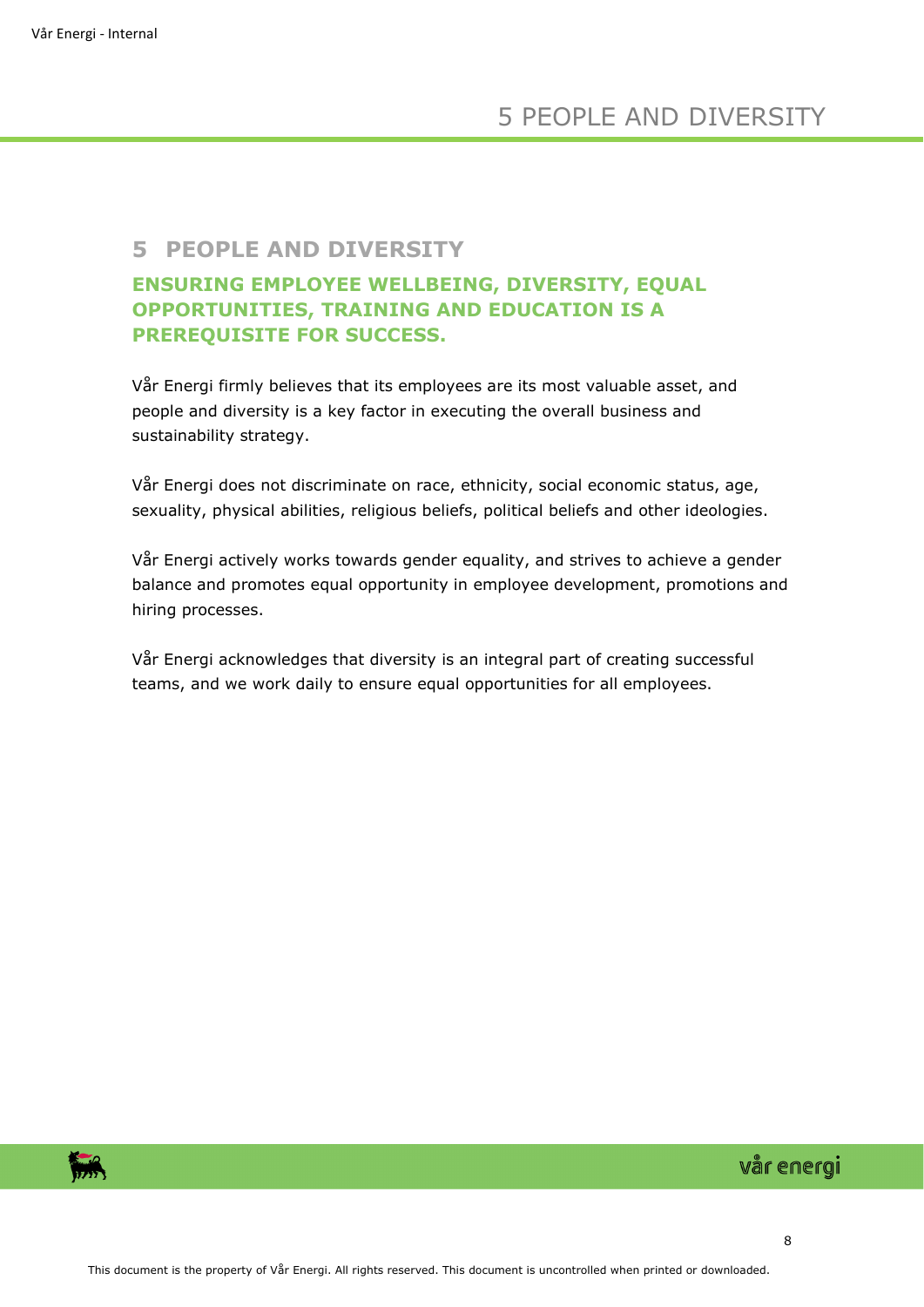# 6 ENVIRONMENTAL PROTECTION AND BIODIVERSITY

#### <span id="page-8-0"></span>**6 ENVIRONMENTAL PROTECTION AND BIODIVERSITY**

#### **PROTECTION OF THE ENVIRONMENT AND CONSERVATION OF BIODIVERSITY AND ECOSYSTEMS IS FUNDAMENTAL TO HUMANITY AND FOR THE EQUILIBRIUM OF THE WHOLE PLANET.**

Vår Energi considers the conservation of biodiversity ecosystems and the services they provide as a fundamental component of sustainable development and is committed to life cycle conservation of these systems and services at all its operational sites.

Vår Energi evaluates the interaction of its activities with ecosystem services and continuously strives to minimize negative impacts from its operations to the climate and environment, through reduction of emissions to air, and discharges to water and soil.

Vår Energi commits to the owner's Biodiversity and Ecosystem Services Policy and to the "No Go" Commitment for UNESCO Natural World Heritage Sites.

Vår Energi identifies and assess the presence of protected areas, areas of high biodiversity value, threatened and endangered species, and ecosystem services that are ecologically and socially important, and implements mitigating actions where needed in order to minimise any potential adverse effects on biodiversity.

Vår Energi promotes a transparent and continuous dialogue with stakeholders, conservation NGOs, local native populations and with national and international scientific institutions.

Vår Energi constantly monitors and manages the needs of the communities and their possible complaints, connected with the company's activities.